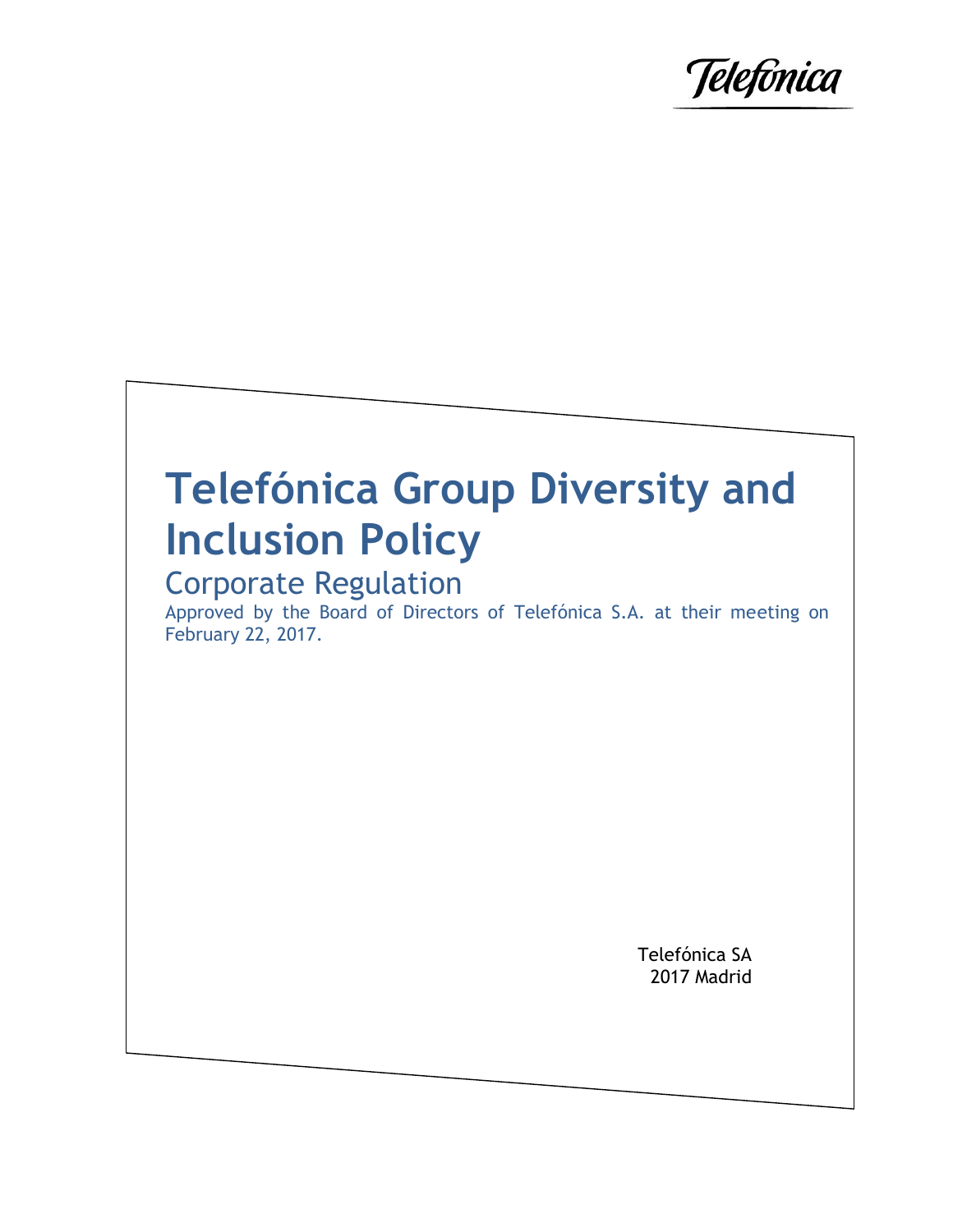Telefónica

# 1. INTRODUCTION

At Telefónica, we live diversity as a competitive element, which allows us to move closer to a diverse and changing society. Our teams should reflect the diversity of the communities that we operate in. Diversity promotes empathy and innovation, and as such, generates value for the company, and has a positive impact on our results.

Promoting diversity is a key component of our talent management strategy in all our markets, and we wish to confirm this commitment by way of this global policy, applicable to all companies which are part of the Telefonica group.

This Policy originates from our Business Principles, which emphasise the relevance of diversity in our business and for society in general.

The diversity we promote includes the following dimensions: cultural diversity, gender, sexual orientation, generational diversity, and diversity in skills, abilities, and disabilities.

# 2. SCOPE OF APPLICATION AND REACH

These Regulations constitute Corporate Policy, and, as such, are to be applied in all Telefónica Group companies.

Telefónica, S.A., as the parent company of the Group, is in charge of establishing the foundations, instruments and mechanisms required to adequately and efficiently coordinate this Company and all the other companies that make up the Group; all of the above is to be applied without prejudice to and without impairing the autonomous decision-making capacity of each of the said companies, in accordance with their own corporate interests and with the fiduciary duties owed by the members of their management bodies to their shareholders.

#### 3. COMMITMENTS

In compliance with the Telefonica Business Principles, our Corporate Policy of Responsible Business and the commitment to which we subscribe in favour of the protection and promotion of human rights, and applicable laws on diversity and inclusion, we guarantee equal opportunities and non-discriminatory, fair and impartial treatment in all areas of our organisation, without prejudice to race, nationality, ethnic origin, religion, gender, sexual orientation (LGTB), marital status, age, disability, or family responsibilities. For this reason, we promote the following measures throughout our organisation: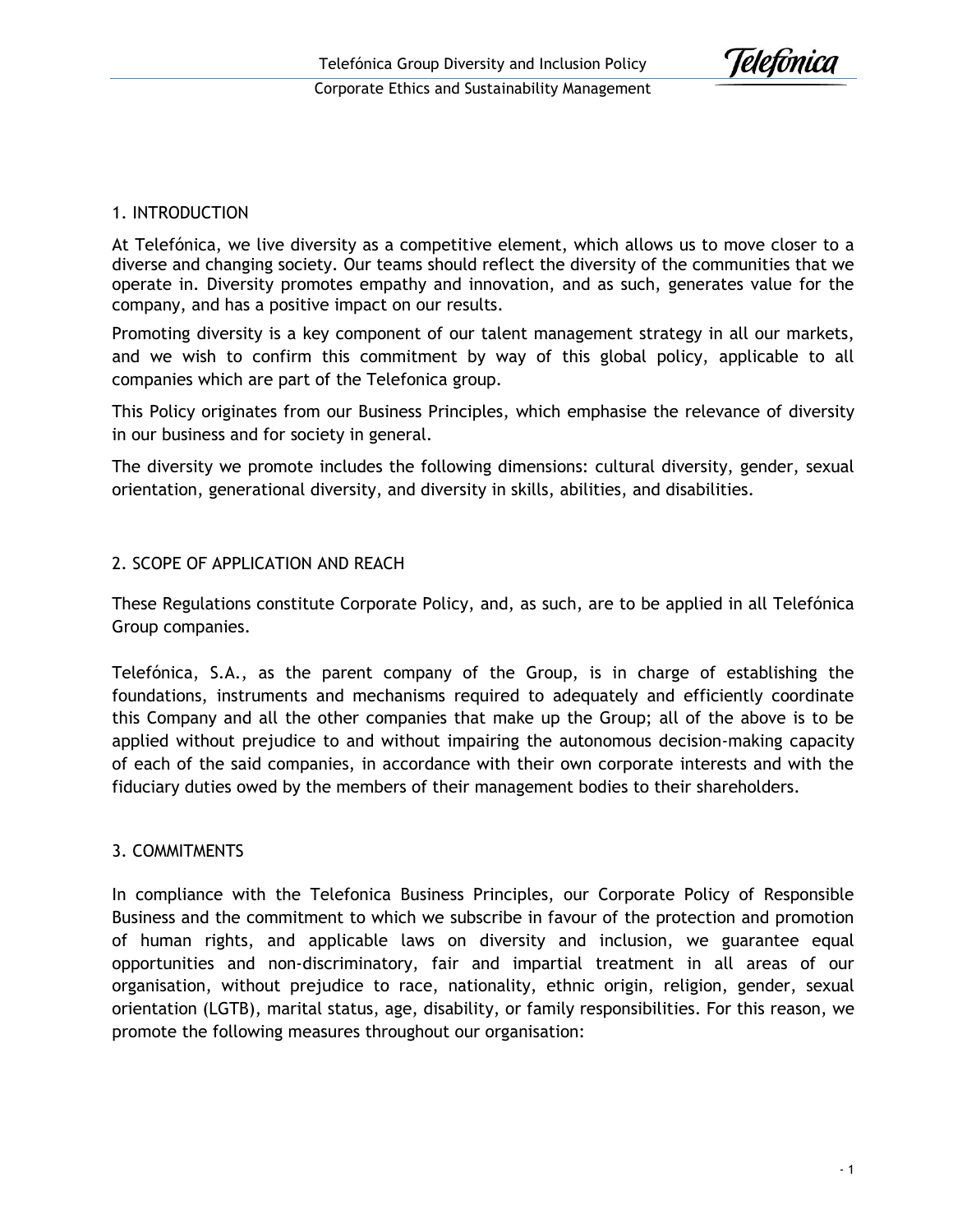

Corporate Ethics and Sustainability Management

1. Access to employment, professional classification, remuneration and career development

We implement policies and practices for the selection, hiring, remuneration, promotion, training, professional classification, retribution, and other working conditions, that follow the criteria of merit and capability in relation to the requirements of the position.

We promote a working environment based on cooperation and respect, avoiding any manner of deliberate or unintentional discrimination, and we create an inclusive working atmosphere which implies respect and value for individual differences, and the providing of opportunities.

2. Work-life balance

We promote measures that favour a healthy work-life balance for our employees.

3. Non-sexist or discriminatory language or communication

We do not use in our internal or external communication any discriminatory reference or expression of prejudice.

4. Work environment free of harassment

We provide a working environment where any type of harassment and/or offensive and/or disrespectful behavior is not accepted. We guarantee an environment that respects the physical and moral integrity of all people, individual differences and the diversity of social groups with equality, equity and justice.

5. Removal of physical barriers

We are committed to making progress with effective employment integration by introducing the technical aid and support to reduce and eliminate barriers to employees with a disability, to ensure that they can participate in the workplace under equal conditions.

6. Promotion of integration and non-discrimination through our products and services

We are moving forward with the incorporation of the concept of "design for all" in the various levels of our process of product and service creation, in order to promote and encourage the inclusion of everyone, eliminating all barriers to facilitate inclusion.